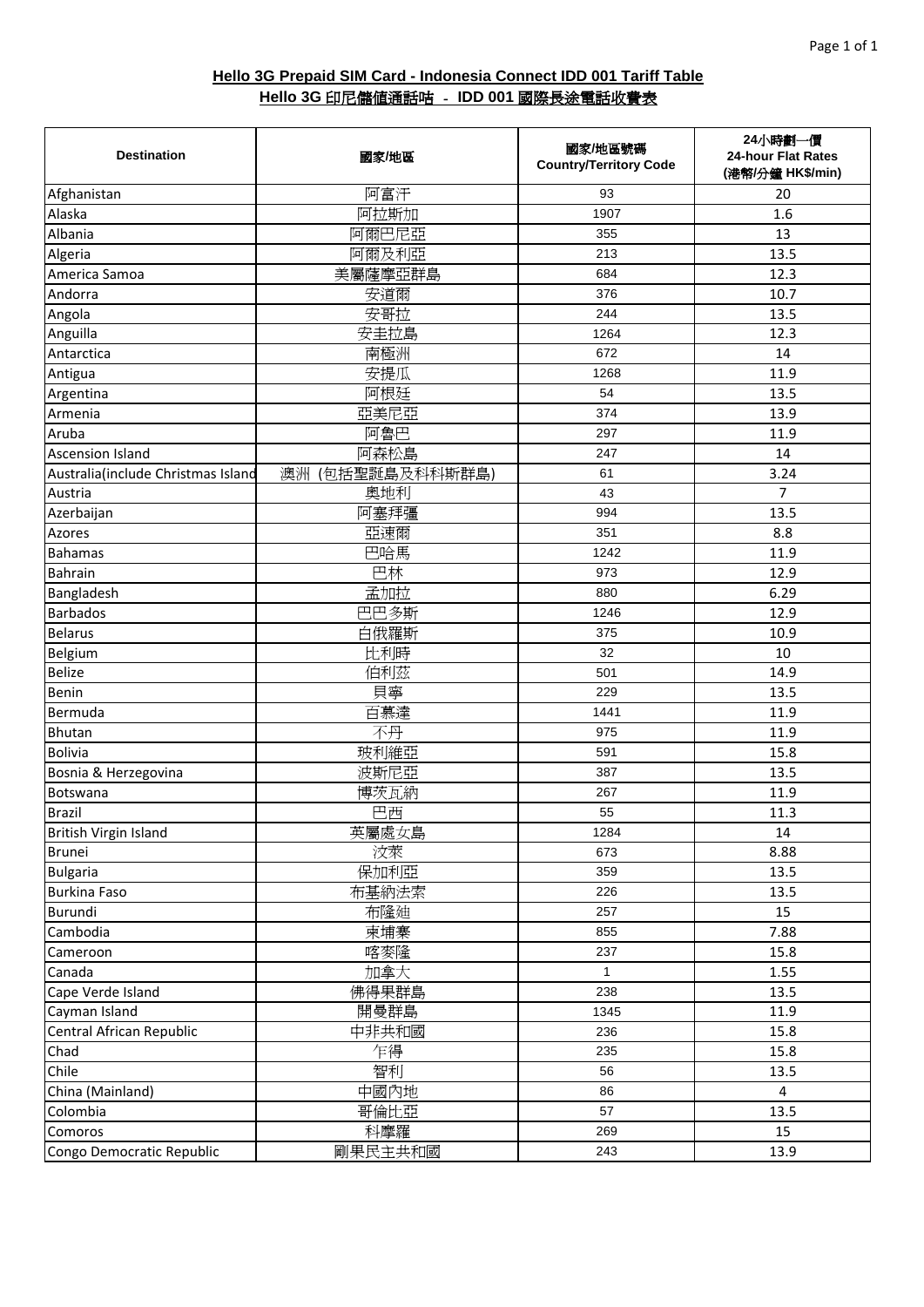| <b>Destination</b>          | 國家/地區   | 國家/地區號碼<br><b>Country/Territory Code</b> | 24小時劃一價<br>24-hour Flat Rates<br>(港幣/分鐘 HK\$/min) |
|-----------------------------|---------|------------------------------------------|---------------------------------------------------|
| Congo Republic              | 剛果      | 242                                      | 14.9                                              |
| Cook Island                 | 科克群島    | 682                                      | 12.3                                              |
| Costa Rica                  | 哥斯達黎加   | 506                                      | 13                                                |
| Croatia                     | 克羅地亞    | 385                                      | 13.5                                              |
| Cuba                        | 古巴      | 53                                       | 14.3                                              |
| Cyprus                      | 塞浦路斯    | 357                                      | 10.7                                              |
| Czech Republic              | 捷克共和國   | 420                                      | 13.5                                              |
| Denmark                     | 丹麥      | 45                                       | 4.49                                              |
| Diego Garcia                | 廸戈加西亞島  | 246                                      | 15.8                                              |
| Djibouti                    | 吉布提     | 253                                      | 15.8                                              |
| Dominica                    | 多明尼加    | 1767                                     | 12.9                                              |
| Dominican Republic          | 多明尼加共和國 | 1809                                     | 11.9                                              |
| <b>East Timor</b>           | 東帝汶     | 670                                      | 10.5                                              |
| Ecuador                     | 厄瓜多爾    | 593                                      | 15.8                                              |
| Egypt                       | 埃及      | 20                                       | 17.9                                              |
| El Salvador                 | 薩爾瓦多    | 503                                      | 13.5                                              |
| <b>Equatorial Guinea</b>    | 赤道畿內亞   | 240                                      | 15.8                                              |
| Eritrea                     | 厄立特里亞   | 291                                      | 15.8                                              |
| Estonia                     | 愛沙尼亞    | 372                                      | 13.8                                              |
| Ethiopia                    | 埃塞俄比亞   | 251                                      | 15.8                                              |
| <b>Falkland Island</b>      | 福克蘭群島   | 500                                      | 14                                                |
| Faroe Island                | 法魯群島    | 298                                      | 13.3                                              |
| Fiji                        | 斐濟      | 679                                      | 12                                                |
| Finland                     | 芬蘭      | 358                                      | 4.49                                              |
| France                      | 法國      | 33                                       | 4.49                                              |
| French Guiana               | 法屬圭亞那   | 594                                      | 15.8                                              |
| French Polynesia            | 法屬玻利尼西亞 | 689                                      | 12.3                                              |
| French West Indies          | 法屬西印度   | 590                                      | 15.8                                              |
| Gabon                       | 加蓬      | 241                                      | 15.8                                              |
| Gambia                      | 剛比亞     | 220                                      | 12.9                                              |
| Georgia                     | 格魯吉亞    | 995                                      | 13.5                                              |
| Germany                     | 德國      | 49                                       | 4.49                                              |
| Ghana                       | 加納      | 233                                      | 14                                                |
| Gibraltar                   | 直布羅陀    | 350                                      | 11.9                                              |
| <b>Global Network EMSAT</b> | 環球空間通訊  | 88213                                    | 40                                                |
| Greece                      | 希臘      | 30                                       | 9.9                                               |
| Greenland                   | 格陵蘭     | 299                                      | 13.3                                              |
| Grenada                     | 格林納達    | 1473                                     | 12.9                                              |
| Guam                        | 關島      | 1671                                     | 10.2                                              |
| Guatemala                   | 危地馬拉    | 502                                      | 13.5                                              |
| Guinea Bissau               | 畿內亞比紹   | 245                                      | 15.8                                              |
| Guinea Republic             | 畿內亞共和國  | 224                                      | 13.5                                              |
| Guyana                      | 圭亞那     | 592                                      | 14                                                |
| Haiti                       | 海地      | 509                                      | 14.3                                              |
| Hawaii                      | 夏威夷     | 1808                                     | 1.6                                               |
| <b>Honduras Republic</b>    | 洪都拉斯    | 504                                      | 13.5                                              |
| Hungary                     | 匈牙利     | 36                                       | 8.9                                               |
| Iceland                     | 冰島      | 354                                      | 11.9                                              |
| India                       | 印度      | 91                                       | 4.8                                               |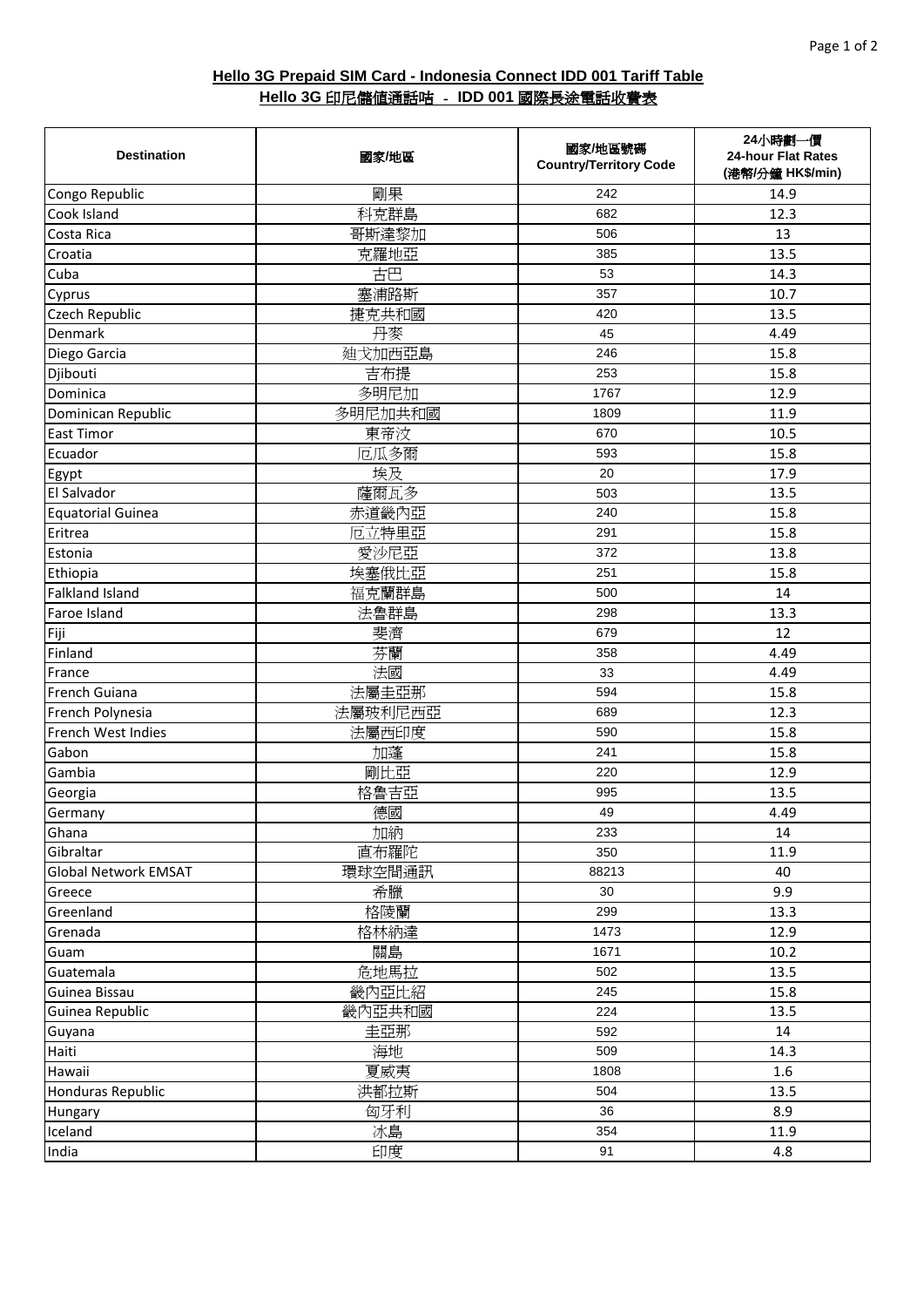| <b>Destination</b>       | 國家/地區  | 國家/地區號碼<br><b>Country/Territory Code</b> | 24小時劃一價<br>24-hour Flat Rates<br>(港幣/分鐘 HK\$/min) |
|--------------------------|--------|------------------------------------------|---------------------------------------------------|
| Indonesia                | 印尼     | 62                                       | 3.64                                              |
| Inmarsat                 | 國際海事衛星 | 871, 872, 873 & 874                      | 40                                                |
| Iran                     | 伊朗     | 98                                       | 13.9                                              |
| Iraq                     | 伊拉克    | 964                                      | 14                                                |
| Ireland                  | 愛爾蘭    | 353                                      | 4.49                                              |
| <b>Iridium Satellite</b> | 銥衛星    | 881                                      | 21                                                |
| Israel                   | 以色列    | 972                                      | 9.9                                               |
| Italy                    | 意大利    | 39                                       | 4.49                                              |
| <b>Ivory Coast</b>       | 象牙海岸   | 225                                      | 15.8                                              |
| Jamaica                  | 牙買加    | 1876                                     | 13.4                                              |
| Japan                    | 日本     | 81                                       | 3.24                                              |
| Jordan                   | 約旦     | 962                                      | 14                                                |
| Kazakhstan               | 哈薩克    | $\overline{7}$                           | 9.9                                               |
| Kenya                    | 肯雅     | 254                                      | 14                                                |
| Kiribati                 | 斯里巴斯   | 686                                      | 12.3                                              |
| Korea DPR (North)        | 北韓     | 850                                      | 7.9                                               |
| Kuwait                   | 科威特    | 965                                      | 13.4                                              |
| Kyrgyzstan               | 吉爾吉斯   | 996                                      | 13.9                                              |
| Laos                     | 老撾     | 856                                      | 7.9                                               |
| Latvia                   | 拉脫維亞   | 371                                      | 13.5                                              |
| Lebanon                  | 黎巴嫩    | 961                                      | 14                                                |
| Lesotho                  | 萊索托    | 266                                      | 11.9                                              |
| Liberia                  | 利比里亞   | 231                                      | 15.8                                              |
| Libya                    | 利比亞    | 218                                      | 13.5                                              |
| Liechtenstein            | 列支敦士登  | 423                                      | 7.9                                               |
| Lithuania                | 立陶宛    | 370                                      | 13.5                                              |
| Luxembourg               | 盧森堡    | 352                                      | 10                                                |
| Macau                    | 澳門     | 853                                      | 1.99                                              |
| Macedonia                | 馬其頓    | 389                                      | 13.5                                              |
| Madagascar               | 馬達加斯加  | 261                                      | 15                                                |
| Madeira                  | 馬德拉    | 351                                      | 12.5                                              |
| Malawi                   | 馬拉維    | 265                                      | 11.9                                              |
| Malaysia                 | 馬來西亞   | 60                                       | 2.29                                              |
| Maldive Island           | 馬爾代夫   | 960                                      | 12                                                |
| Mali                     | 馬里     | 223                                      | 15.8                                              |
| Malta                    | 馬爾他    | 356                                      | 13.5                                              |
| Mariana Island           | 馬里亞納群島 | 1670                                     | 10.9                                              |
| Marshall Island          | 馬紹爾群島  | 692                                      | 11.9                                              |
| Mauritania               | 毛里塔尼亞  | 222                                      | 12.9                                              |
| <b>Mauritius</b>         | 毛里求斯   | 230                                      | 14                                                |
| Mayotte                  | 馬約特    | 269                                      | 15                                                |
| Mexico                   | 墨西哥    | 52                                       | 13.5                                              |
| Micronesia               | 密克羅尼西亞 | 691                                      | 12                                                |
| Moldova                  | 摩爾達維亞  | 373                                      | 15.8                                              |
| Monaco                   | 摩納哥    | 377                                      | 10.7                                              |
| Mongolia                 | 蒙古     | 976                                      | 7.9                                               |
| Montserrat               | 蒙特塞拉特  | 1664                                     | 12.9                                              |
| Morocco                  | 摩洛哥    | 212                                      | 13.5                                              |
| Mozambique               | 莫桑比克   | 258                                      | 13.5                                              |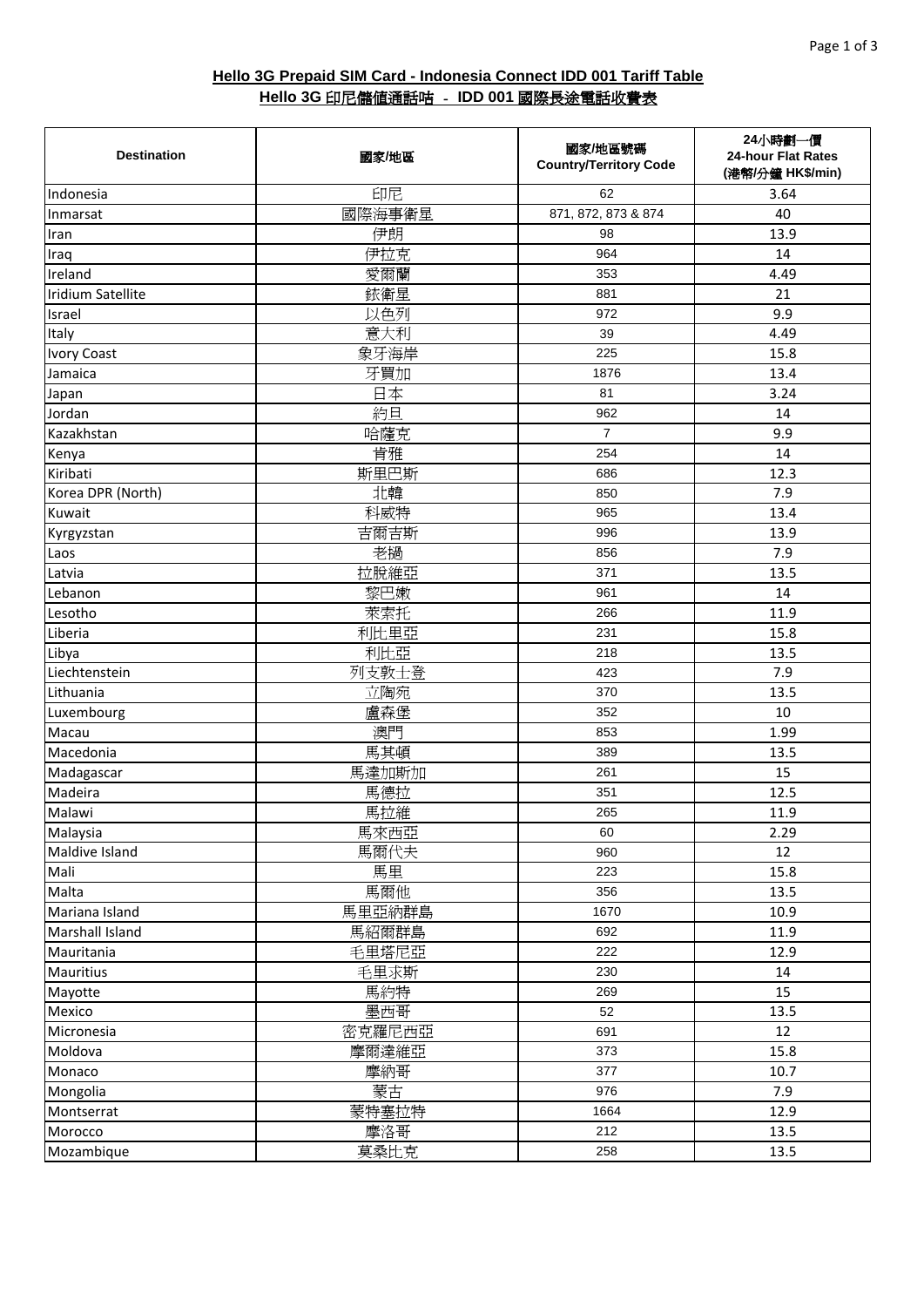| <b>Destination</b>              | 國家/地區         | 國家/地區號碼<br><b>Country/Territory Code</b> | 24小時劃一價<br>24-hour Flat Rates<br>(港幣/分鐘 HK\$/min) |
|---------------------------------|---------------|------------------------------------------|---------------------------------------------------|
| Myanmar (Burma)                 | 緬甸            | 95                                       | 7.9                                               |
| Namibia                         | 納米比亞          | 264                                      | 13                                                |
| Nauru                           | 那魯            | 674                                      | 12.3                                              |
| Nepal                           | 尼泊爾           | 977                                      | 5.29                                              |
| Netherlands                     | 荷蘭            | 31                                       | 4.49                                              |
| <b>Netherlands Antilles</b>     | 荷屬安的列斯群島      | 599                                      | 14                                                |
| New Caledonia                   | 新喀里多尼亞        | 687                                      | 12.3                                              |
| New Zealand                     | 紐西蘭           | 64                                       | 3.29                                              |
| Nicaragua                       | 尼加拉瓜          | 505                                      | 13.5                                              |
| Niger                           | 尼日爾           | 227                                      | 15.3                                              |
| Nigeria                         | 尼日利亞          | 234                                      | 14                                                |
| Niue Island                     | 紐埃            | 683                                      | 12.3                                              |
| Norfolk Island                  | 諾福克島          | 672                                      | 12.3                                              |
| Norway                          | 挪威            | 47                                       | 4.49                                              |
| Oman                            | 阿曼            | 968                                      | 14                                                |
| Pakistan                        | 巴基斯坦          | 92                                       | 7.49                                              |
| Palau                           | 帕勞            | 680                                      | 12.3                                              |
| Palestine                       | 巴勒斯坦          | 970                                      | 12                                                |
| Panama                          | 巴拿馬           | 507                                      | 13.9                                              |
| Papua New Guinea                | 巴布亞新磯內亞       | 675                                      | 10.9                                              |
| Paraguay                        | 巴拉圭           | 595                                      | 15.8                                              |
| Peru                            | 秘魯            | 51                                       | 13.9                                              |
| Philippines                     | 菲律賓           | 63                                       | 3.74                                              |
| Poland                          | 波蘭            | 48                                       | 13.5                                              |
| Portugal                        | 葡萄牙           | 351                                      | 8.9                                               |
| <b>Puerto Rico</b>              | 波多黎各          | 1787                                     | 11.9                                              |
| Qatar                           | 卡塔爾           | 974                                      | 14                                                |
| Reunion                         | 留尼汪島          | 262                                      | 15                                                |
| Romania                         | 羅馬尼亞          | 40                                       | 13.5                                              |
| <b>Russian Federation</b>       | 俄羅斯聯邦         | $\overline{7}$                           | 9.9                                               |
| Rwanda Republic                 | 盧旺達           | 250                                      | 15.8                                              |
| San Marino                      | 聖馬力諾          | 378                                      | 10.9                                              |
| Sao Tome & Principe             | 聖多美和普林西比      | 239                                      | 15.8                                              |
| Saudi Arabia                    | 沙地亞拉伯         | 966                                      | 8.8                                               |
| Senegal                         | 塞內加爾          | 221                                      | 15.8                                              |
| Seychelles                      | 塞舌耳           | 248                                      | 14                                                |
| Sierra Leone                    | 塞拉利昂          | 232                                      | 14                                                |
| Singapore                       | 新加坡           | 65                                       | 3.24                                              |
| Slovak Republic                 | 斯洛伐克共和國       | 421                                      | 15.8                                              |
| Slovenia                        | 斯洛文尼亞         | 386                                      | 13.5                                              |
| Solomon Island                  | 所羅門群島         | 677                                      | 12.3                                              |
| Somali Republic                 | 索馬里           | 252                                      | 15.8                                              |
| South Africa                    | 南非            | 27                                       | 10                                                |
| South Korea                     | 南韓            | 82                                       | 3.5                                               |
| Spain (include Balearic Island) | 西班牙(包括巴利亞利群島) | 34                                       | 4.49                                              |
| Sri Lanka                       | 斯里蘭卡          | 94                                       | 5.5                                               |
| St Helena                       | 聖赫利納          | 290                                      | 14                                                |
| St Kitts & Nevis                | 聖吉提斯和尼夫斯      | 1869                                     | 14                                                |
| St Lucia                        | 聖盧西亞          | 1758                                     | 13.9                                              |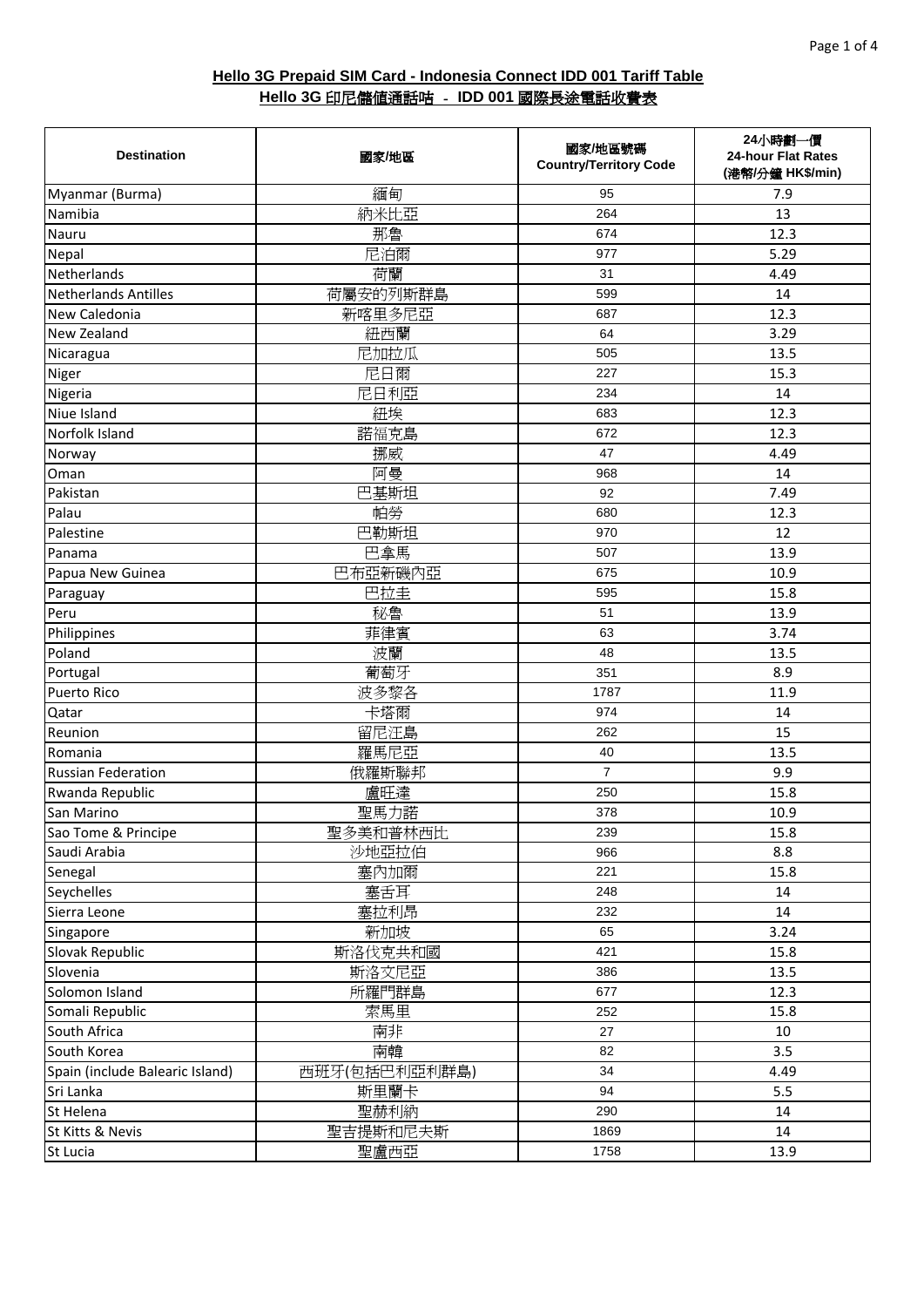| <b>Destination</b>          | 國家/地區       | 國家/地區號碼<br><b>Country/Territory Code</b> | 24小時劃一價<br>24-hour Flat Rates<br>(港幣/分鐘 HK\$/min) |
|-----------------------------|-------------|------------------------------------------|---------------------------------------------------|
| St Pierre & Miquelon        | 聖皮埃爾島和密克隆島  | 508                                      | 10.9                                              |
| St Vincent & the Grenadines | 聖芬生和格林納達群島  | 1784                                     | 12.9                                              |
| Sudan                       | 蘇丹          | 249                                      | 14.4                                              |
| Suriname                    | 蘇利南         | 597                                      | 15.8                                              |
| Swaziland                   | 斯威士蘭        | 268                                      | 12.9                                              |
| Sweden                      | 瑞典          | 46                                       | 4.49                                              |
| Switzerland                 | 瑞士          | 41                                       | 4.49                                              |
| Syria                       | 敍利亞         | 963                                      | 14                                                |
| Taiwan                      | 台灣          | 886                                      | 3.89                                              |
| Tajikistan                  | 塔吉克         | 992                                      | 14.9                                              |
| Tanzania                    | 坦桑尼亞        | 255                                      | 14                                                |
| Tatarstan                   | 韃靼斯坦        | $\overline{7}$                           | 9.9                                               |
| Thailand                    | 泰國          | 66                                       | 5.04                                              |
| Togo                        | 多哥          | 228                                      | 15.8                                              |
| Tokelau                     | 托克勞         | 690                                      | 12                                                |
| Tonga                       | 東加          | 676                                      | 10                                                |
| Trinidad & Tobago           | 千里達和多巴哥     | 1868                                     | 13.4                                              |
| Tunisia                     | 突尼西亞        | 216                                      | 13.5                                              |
| Turkey                      | 土耳其         | 90                                       | 10.9                                              |
| Turkmenistan                | 土庫曼斯坦       | 993                                      | 15.8                                              |
| Turks & Caicos Island       | 科克斯和凱科斯群島   | 1649                                     | 12.9                                              |
| Tuvalu                      | 吐瓦魯         | 688                                      | 12.3                                              |
| Uganda                      | 烏干達         | 256                                      | 11.9                                              |
| <b>UK</b>                   | 英國          | 44                                       | 2.6                                               |
| Ukraine                     | 烏克蘭         | 380                                      | 10.9                                              |
| <b>United Arab Emirates</b> | 阿拉伯聯合酋長國    | 971                                      | 10.9                                              |
| Uruguay                     | 烏拉圭         | 598                                      | 15.8                                              |
| <b>USA</b>                  | 美國          | $\mathbf{1}$                             | 1.6                                               |
| Uzbekistan                  | 烏茲別克        | 998                                      | 14.4                                              |
| Vanuatu                     | 溫納圖         | 678                                      | 12                                                |
| Vatican City                | 梵蒂剛         | 396                                      | 4.5                                               |
| Venezuela                   | 委內瑞拉        | 58                                       | 13.5                                              |
| Vietnam                     | 越南          | 84                                       | 6.5                                               |
| Virgin Island (US)          | 美屬處女島       | 1340                                     | 8.9                                               |
| <b>Wallis and Futuna</b>    | 瓦利斯群島及富圖納群島 | 681                                      | 11.7                                              |
| Western Samoa               | 西薩摩亞        | 685                                      | 12.3                                              |
| Yemen Republic              | 也門共和國       | 967                                      | 14                                                |
| Yugoslavia                  | 南斯拉夫        | 381                                      | 13.5                                              |
| Zambia                      | 贊比亞         | 260                                      | 13.9                                              |
| Zimbabwe                    | 津巴布韋        | 263                                      | 13.5                                              |

註:

1. 除上述IDD收費外,客戶須另付每分鐘\$0.3 通話費,兩者均以每1分鐘為計算單位。

2. 以上內容及收費只供參考,如有任何更改,恕不另行通知。如有任何異議,電訊盈科流動通訊保留最終決定權。

Notes:

1. IDD related airtime charge of \$0.3/min applies in addition to IDD charge. Both charges are calculated on a per minute basis.

2. The above contents and charges are for reference only and subject to change without prior notice. In case of any disputes, PCCW mobile reserves the right to make the final decision.